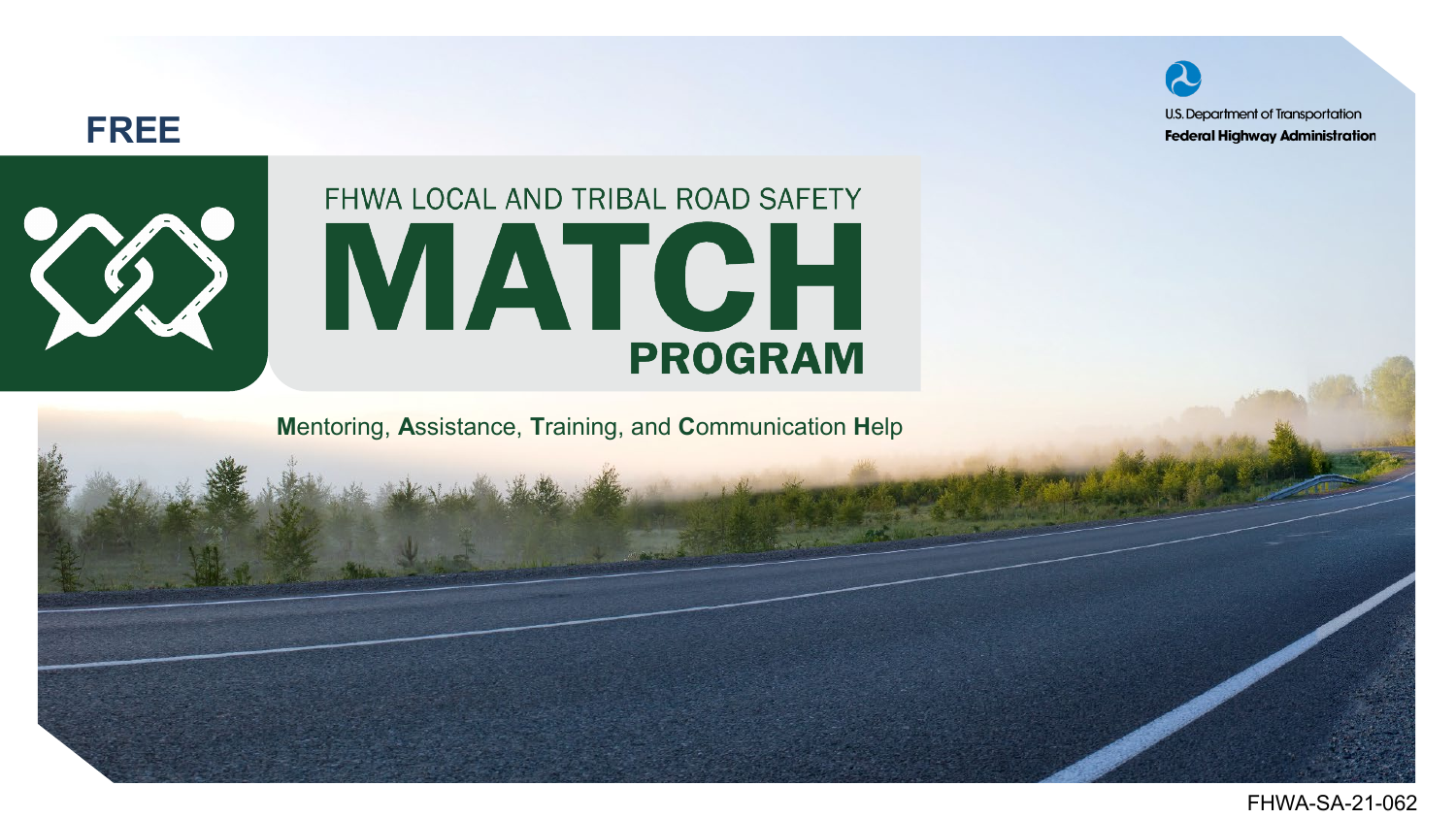

#### Local and Tribal Roads









The backbone of our nation's transportation system: more than 75% of all roads are maintained by local agencies.

In Tribal areas, there is an annual average of 655 traffic fatalities.

Local roads experience 3× the fatality rate of the Interstate Highway System.

Local and tribal agency staff are spread thin, with many roles and responsibilities.

Local and tribal roads are diverse in safety concerns, operations, infrastructure, etc., making it difficult for Federal and State agencies to aid all local and tribal agencies.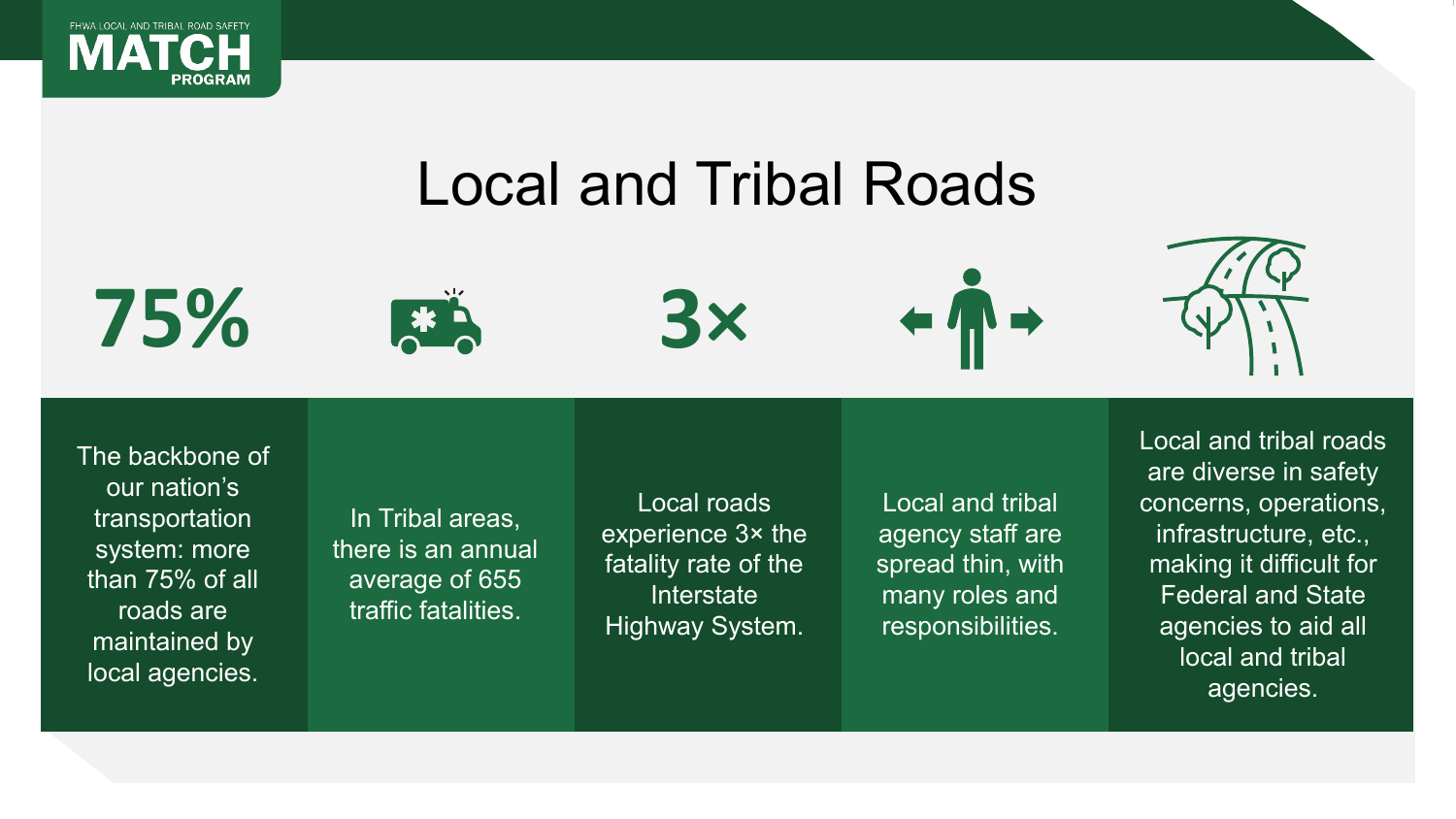



#### **Purpose**

**Connects local and tribal agencies with expert Mentors**  to help resolve local and tribal road safety related issues.

[https://safety.fhwa.dot.gov/local\\_rural/](https://safety.fhwa.dot.gov/local_rural/)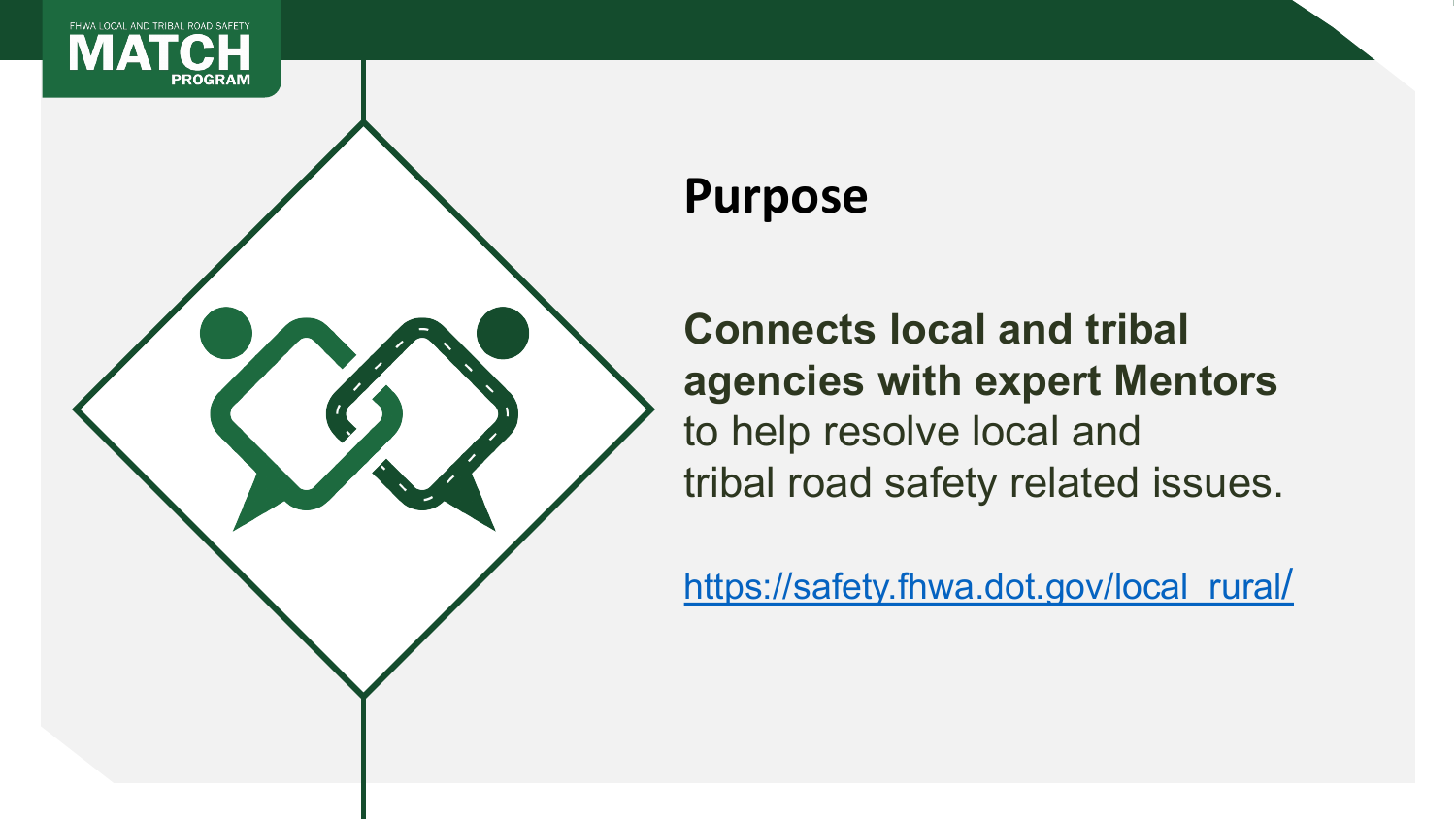

# Who Can Participate?



**Transportation professionals with safety expertise** who are actively employed or retired from a public transportation agency or center of learning.

**WHO**

**Public Local and Tribal Road Agencies** that need assistance with improving road safety.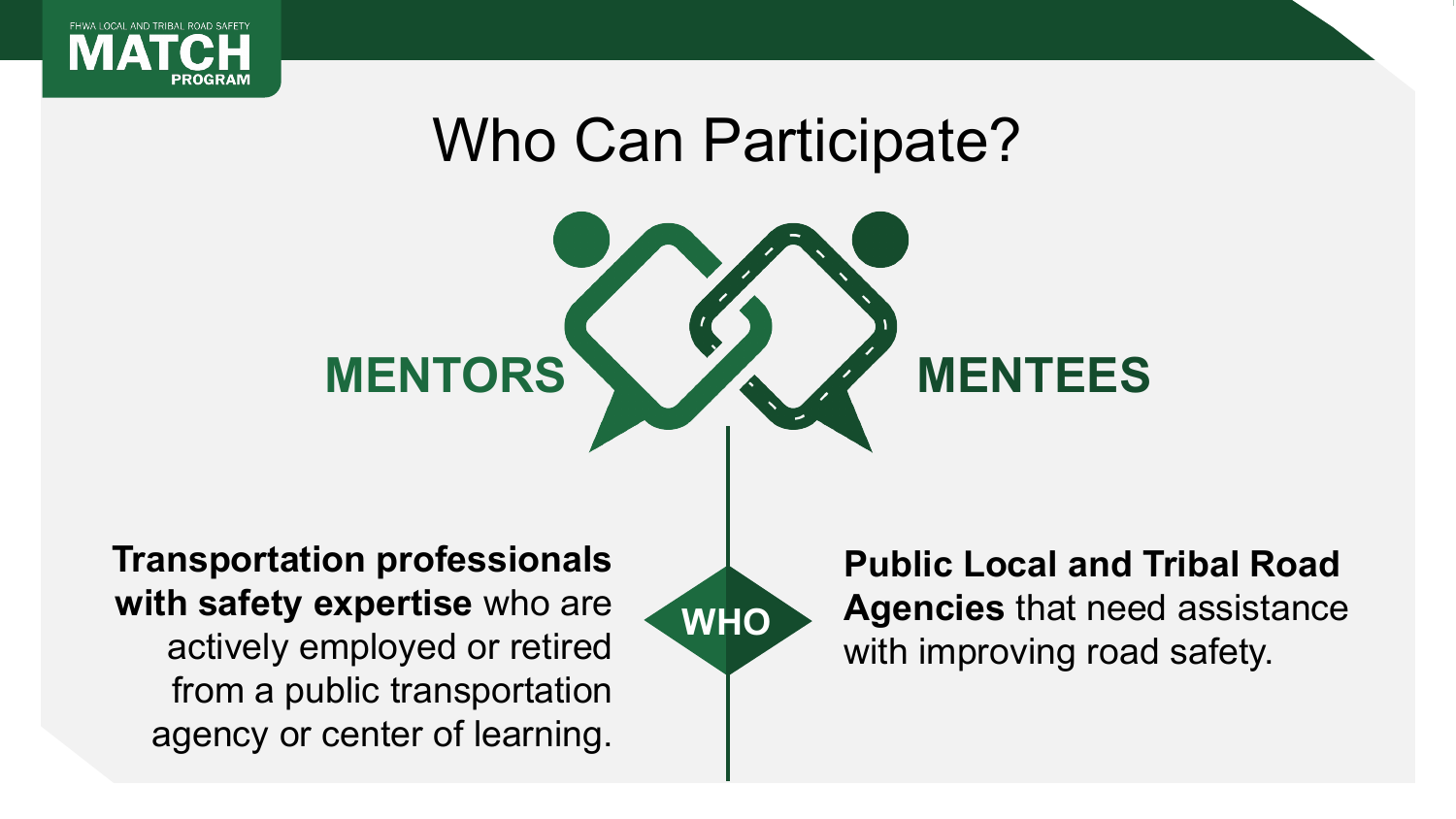

#### How is Technical Assistance Provided?



*Will depend on the requesting agency's need.*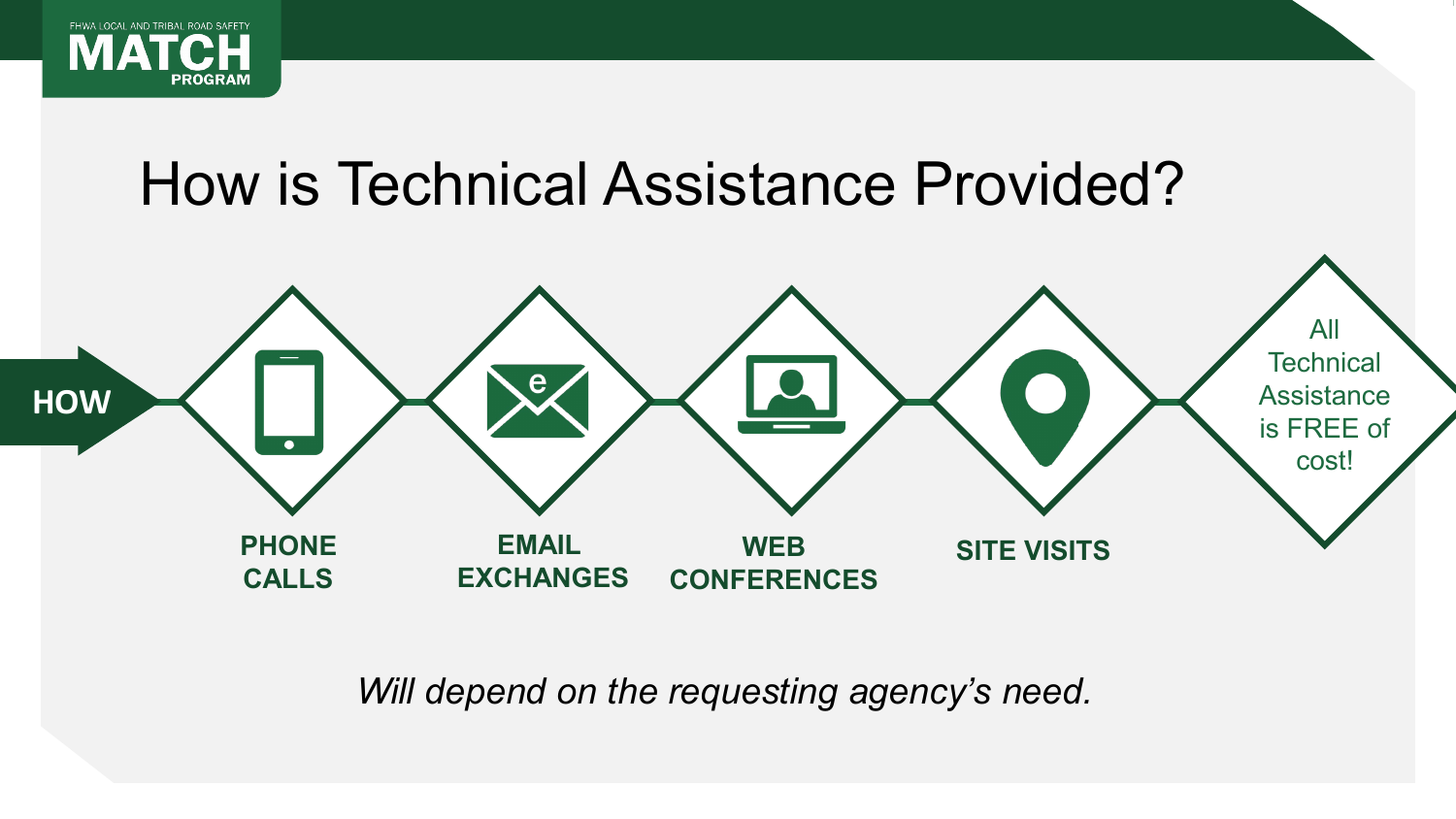

#### Safety Areas

Safety Data Roadway Departure Pedestrian & Bicycle Safety **Intersections** Funding, Policy, & Guidance Speed Management Safety Planning Marketing

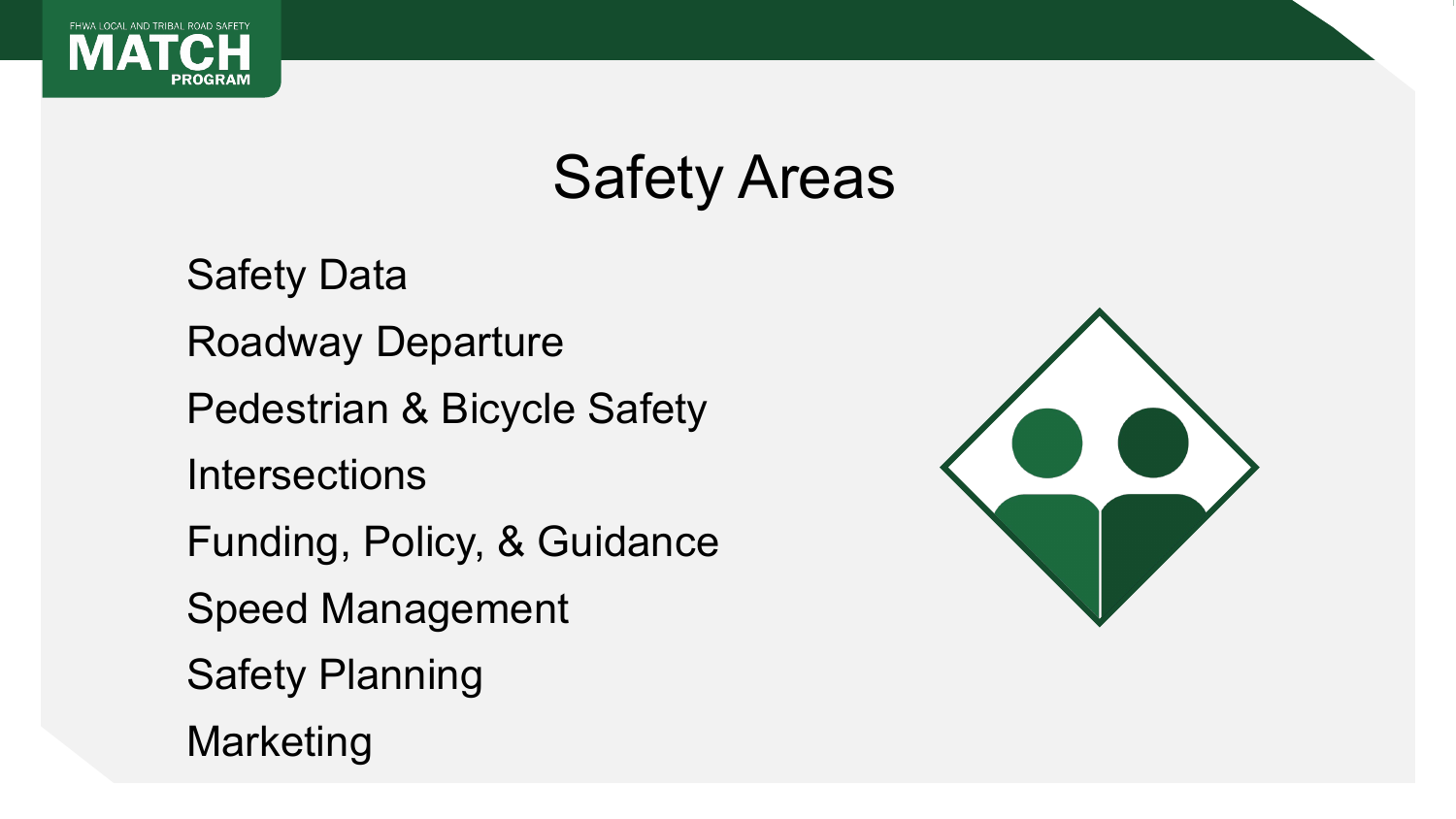

# Why Participate as a **Mentee**?

Learn from and build on previous experience from peers who have faced similar issues on similar roadway types and successfully mitigated those issues.

Saves time and money by eliminating the need to reinvent the wheel or use trial and error to address roadway safety challenges.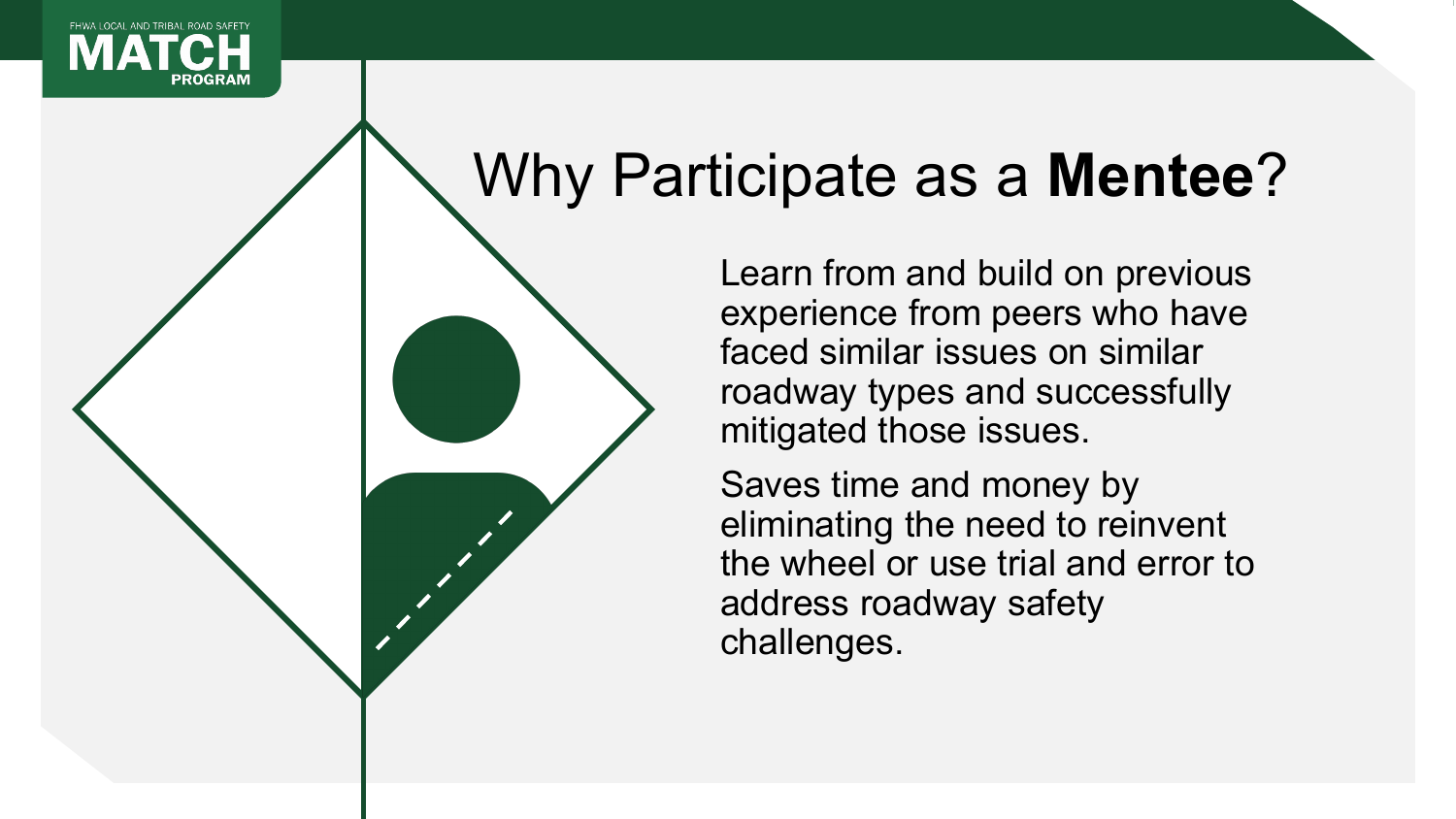

# Why Participate as a **Mentor**?

Help save lives and reduce serious injuries due to roadway crashes.

Expand your professional network.

Learning goes both ways – potential to learn from the mentee.

If travel is required, FHWA will cover costs.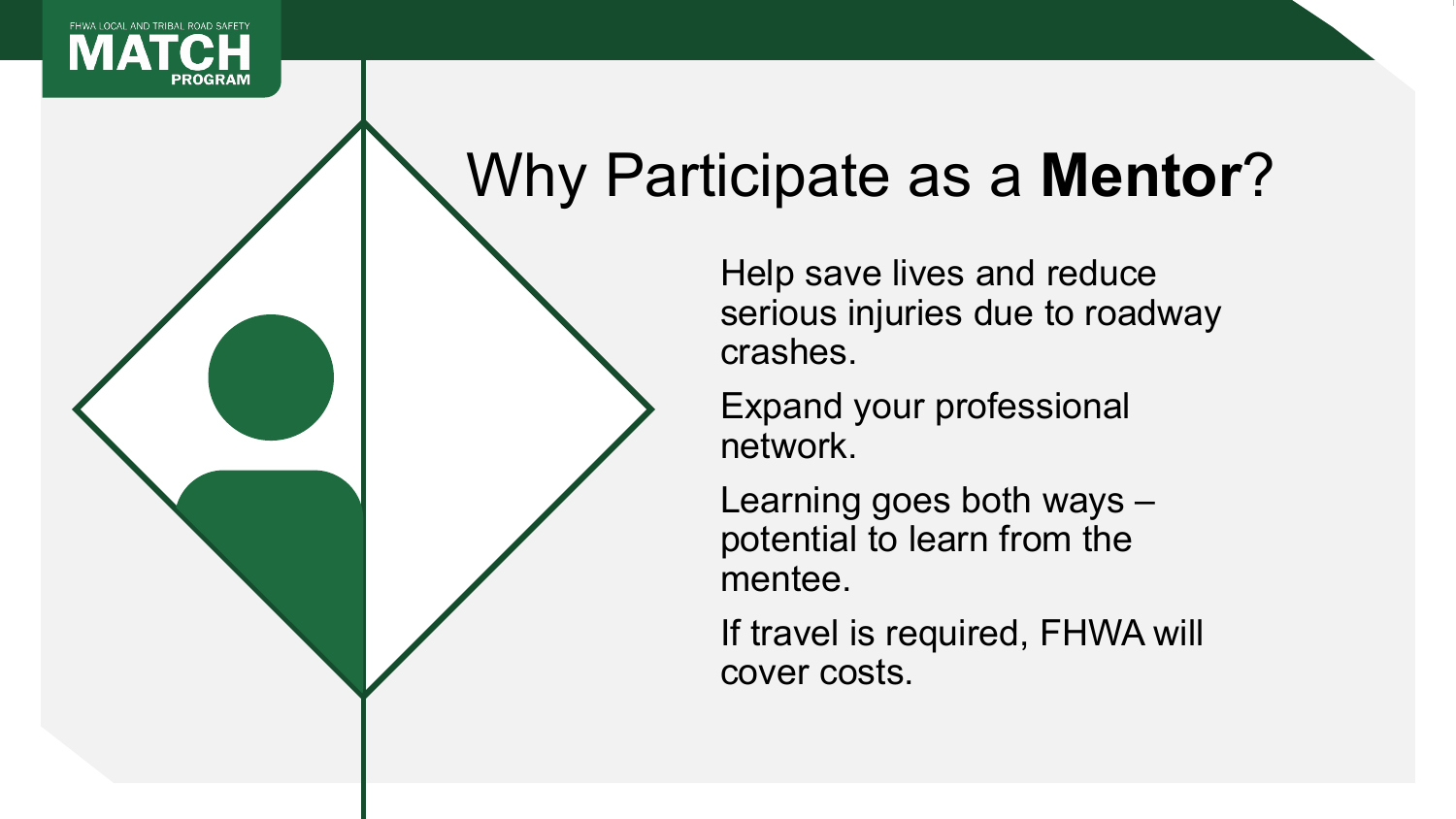

#### **Mentee** Expectations

Submit a request for technical assistance describing the need.

Meet with the assigned Mentor and be open to ideas and suggestions.

Complete a report template summarizing the mentoring activities and providing feedback on the experience.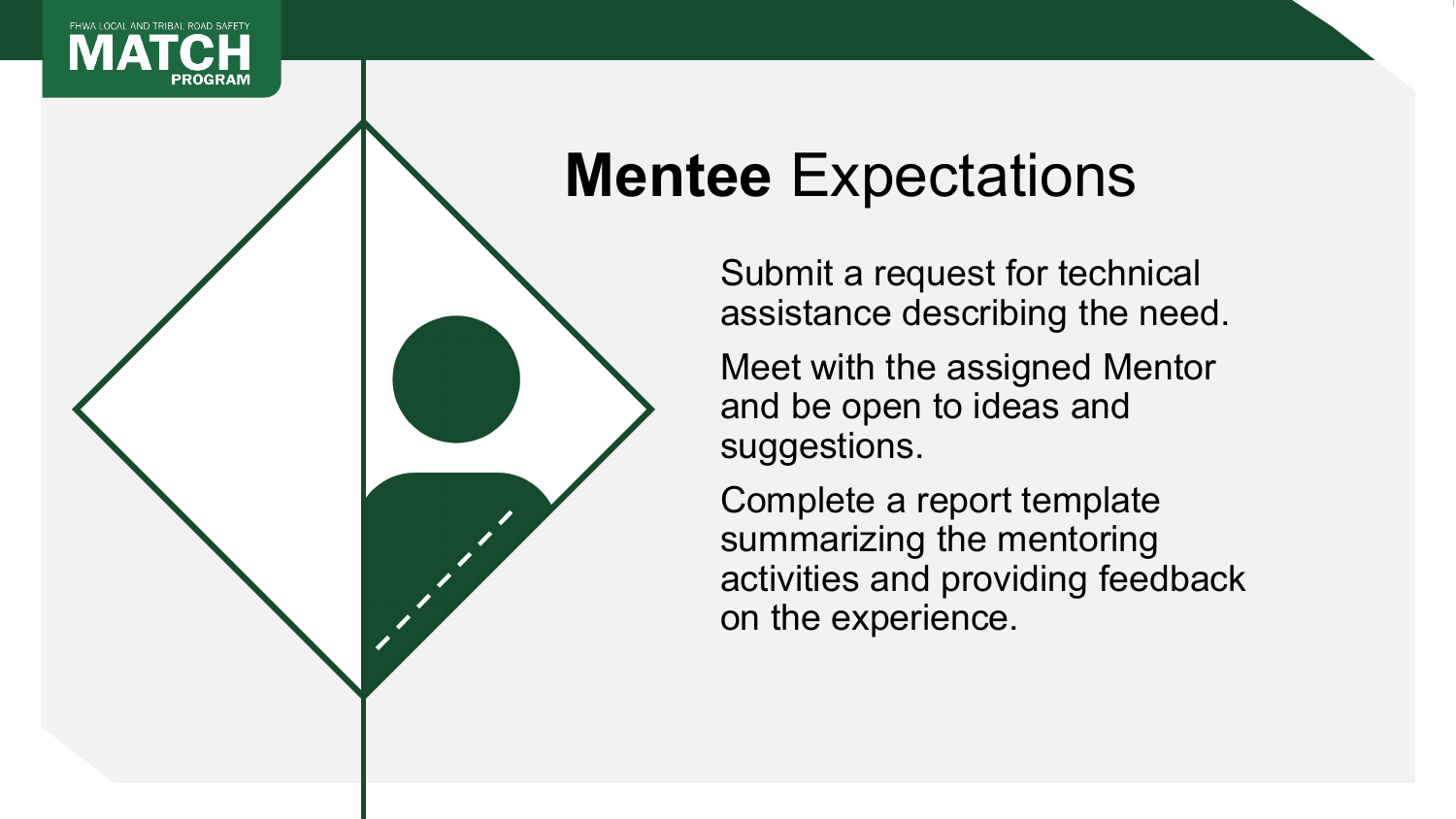

#### **Mentor** Expectations

Provide bio, resume, self-assessment, and signed letter of commitment.

Provide requested technical assistance after accepting assignment.

Complete a report template summarizing the assistance and feedback on your experience.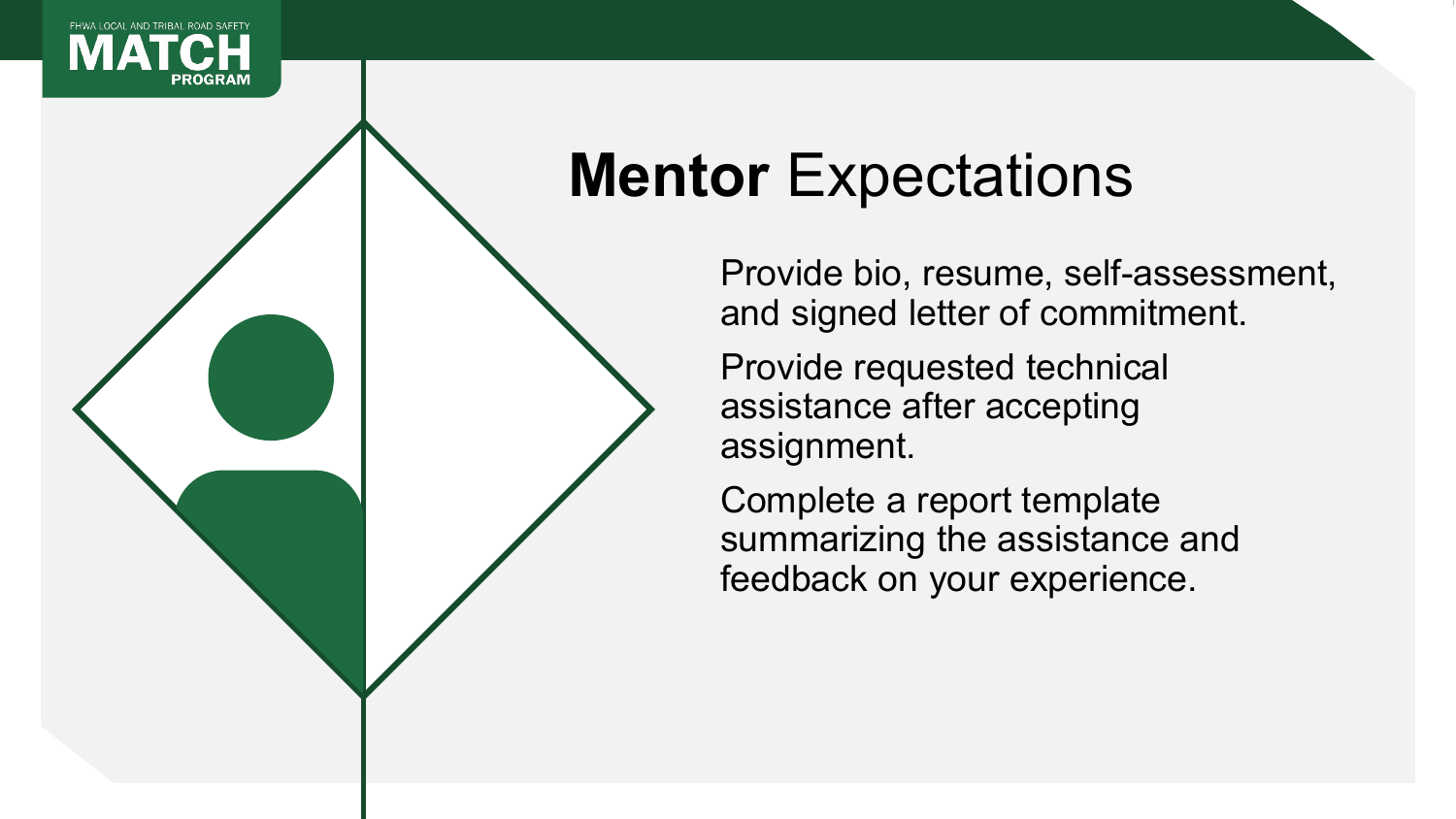

# How to Participate? **MENTORS MENTEES**

**HOW**

Review the Mentor Fact Sheet and email [MATCH@dot.gov](mailto:LTRSMP@dot.gov) to express your interest. Include:

- Name
- Agency
- Job position/role
- Years of relevant experience
- Relevant certifications (if appropriate)
- Description of areas/expertise where you would best serve as a Mentor

Submit an application at [https://safety.fhwa.dot.gov](https://safety.fhwa.dot.gov/local_rural/) /local\_rural/